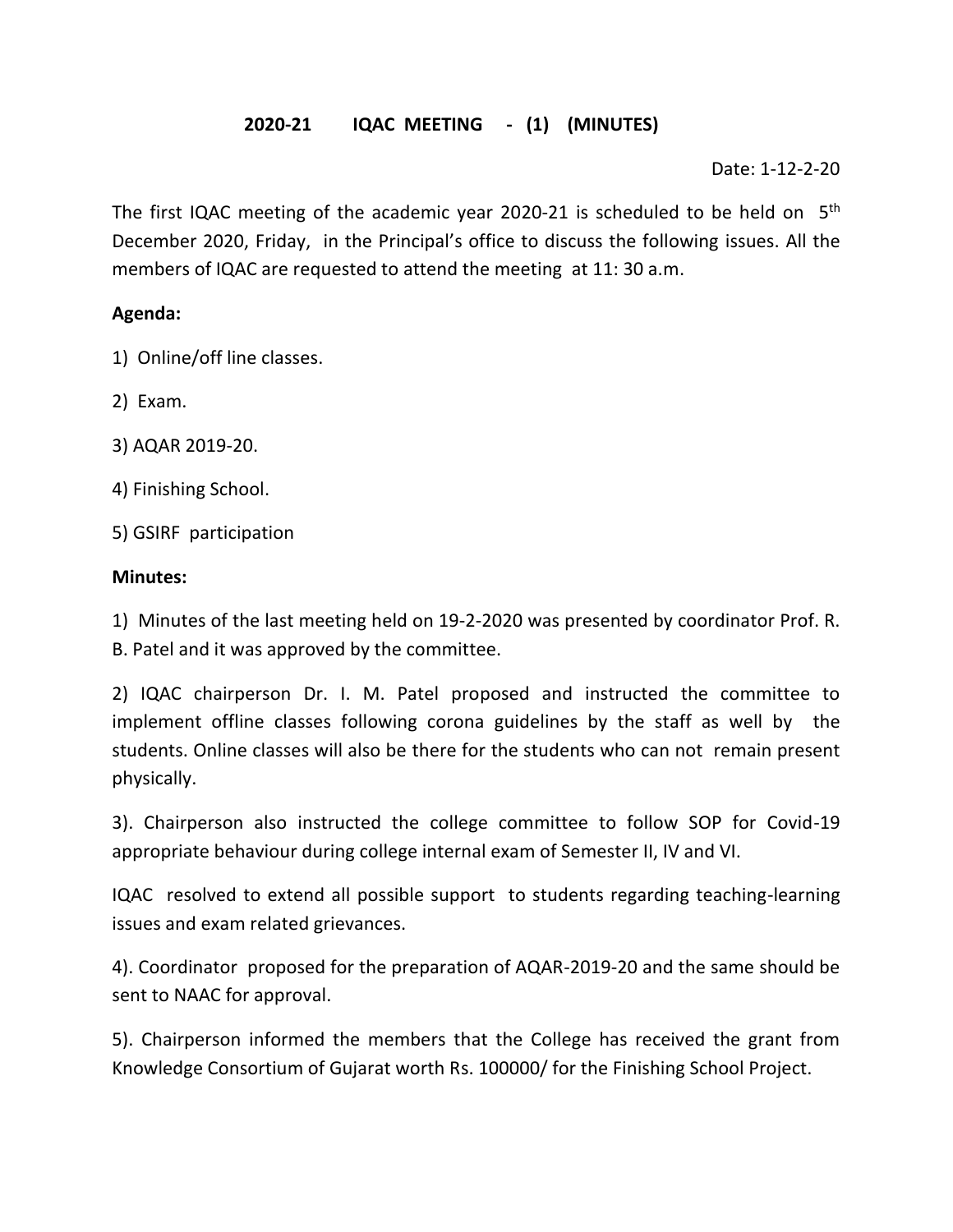It was resolved that Dr. Ramesh Machchi will act as the nodal officer for the Finishing School activity.

6) . IQAC coordinator informed the members that the Institution has registered for Gujarat State Institutional Rating Framework 2020-21.

It was resolved unanimously that Prof. R.B.Patel will be the nodal officer for the GSIRF and the report should be prepared and the same be submitted within the timeline.

It was also resolved to participate in NIRF and necessary action be taken into this regard.

7). As there was no matter to discuss the meeting was adjourned with the vote of thanks.

### **2020-21 IQAC MEETING - (2)**

Date: 15/02/2021

IQAC meeting (2) of the academic year 2020-21 is scheduled to be held on 20-02-2021 Friday at 11:30 in the Principal's office to discuss the following issues. All the members of IQAC are requested to attend the meeting.

#### **Agenda:**

- 1) Covid-19 Govt-SOP.
- 2) Offline classes
- 3) BAOU new courses
- 4) Any other issue with permission of the chair.

#### **Minutes:**

1) Minutes of the last IQAC meeting held on 5-12-2020 was presented by the coordinator and the same was approved by the committee.

2) IQAC chairperson Dr. I. M. Patel proposed that Government guidelines for Corona pandemic be implemented and strictly followed by the staff as well as by the students.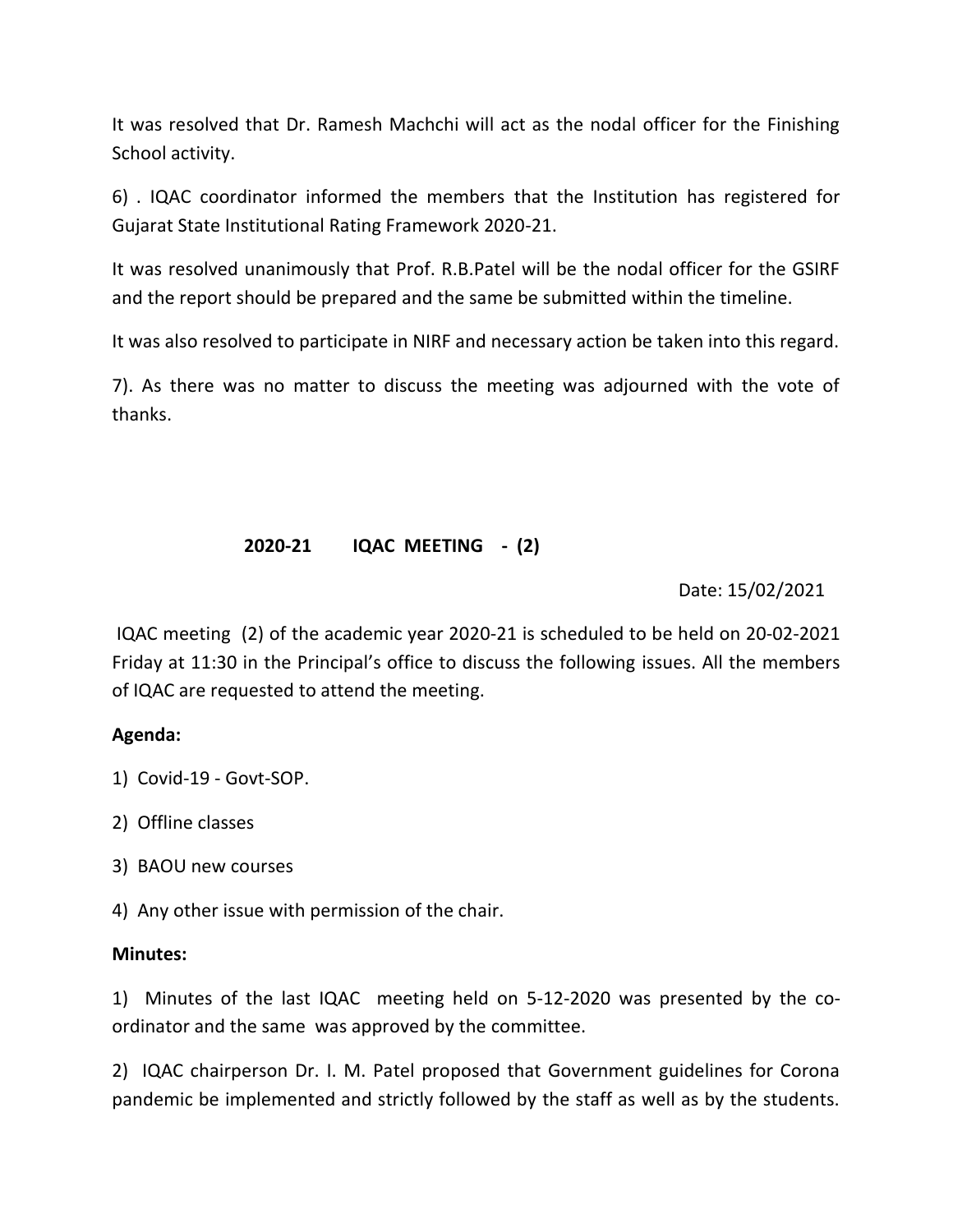Classes be conducted online and offline. Consent letter is must for all the students who attend offline classes. Following social distancing, use of mask and use of sanitizer be compulsorily followed in the college campus.

3) Coordinator R.B. Patel gave information about the launching of a new course by distance learning platform Babasaheb Ambedkar Open University. Brochure of the course be distributed, displayed on the notice board and the same also be displayed on the college website.

4) It was resolved unanimously that all possible support and aid be extended to the students.

5). As there was no other matter to discuss the meeting was adjourned with the vote of thanks.

# **2020-21 IQAC MEETING - (3)**

Date: 11-04-2-21

IQAC meeting (3) of the academic year 2020-21 is scheduled to be held on  $16<sup>th</sup>$  April 2021, at 11:30 am in the Principal's office to discuss the following issues. All the members of IQAC are requested to attend the meeting.

#### **Agenda:**

- 1) To confirm the previous meeting.
- 2) Planning for offline classes.
- 3) Planning and submission of Internal Evaluation.
- 4) GSIRF participation
- 5) Any other matter with permission of the chair

#### **Minutes:**

1) Minutes of the last meeting held on 15-2-2021 was presented by coordinator Prof. R.

B. Patel and it was approved by the committee.